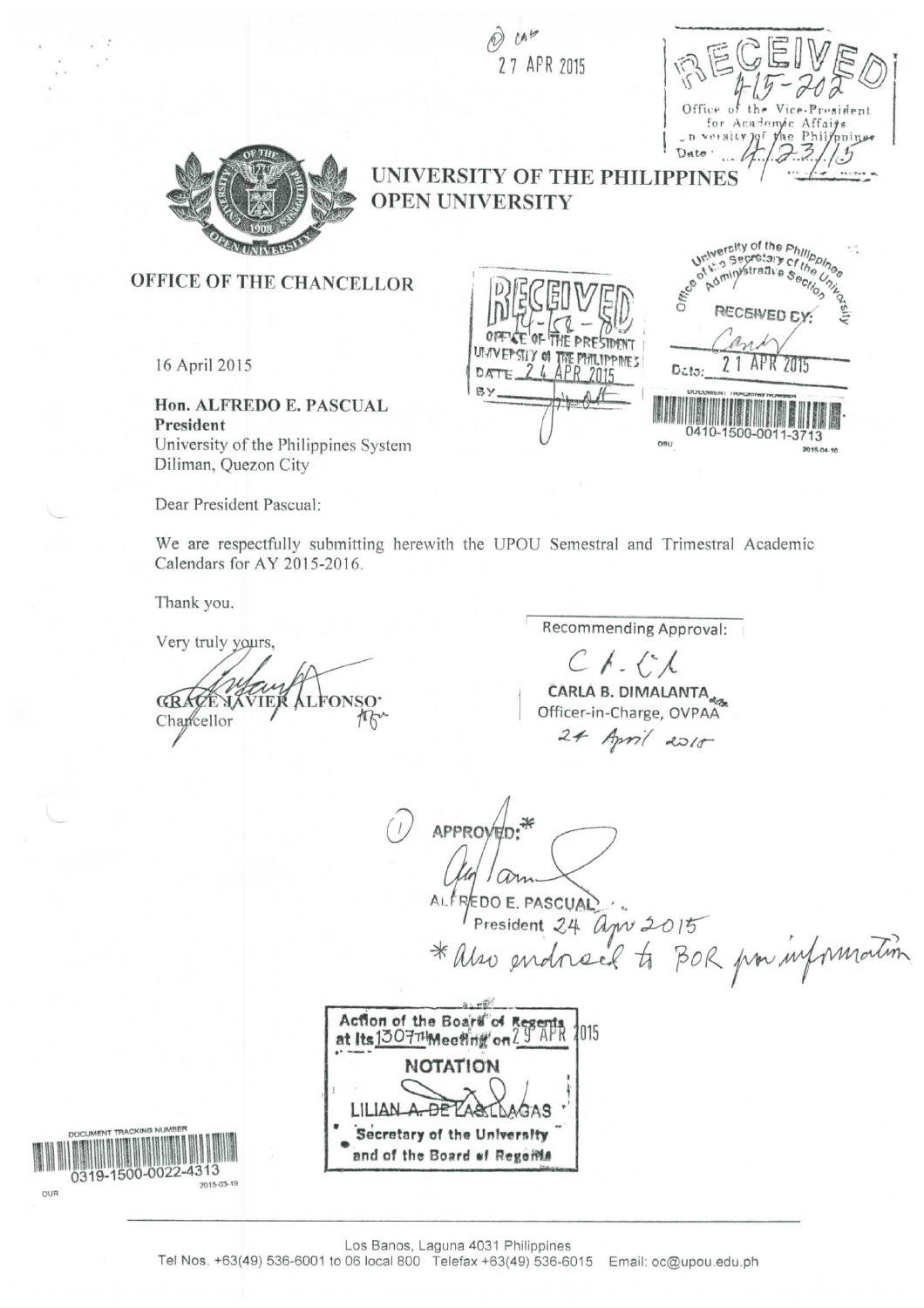## **University of the Philippines**  OPEN UNIVERSITY ACADEMIC YEAR 2015-2016 Semestral Programs

 $\lambda = \frac{1}{2}$  $\sim$   $\rm s^{-1}$ 

| <b>BETWEEN THE ACTIVITY OF A SERVICE AND RESERVE</b>              |                  |                 | <b>Example 15t Semester 2nd Semester Mid-Year Term</b> |
|-------------------------------------------------------------------|------------------|-----------------|--------------------------------------------------------|
|                                                                   | General Schedule |                 |                                                        |
| Deadline of submission of application for                         |                  |                 |                                                        |
| admission documents                                               |                  |                 |                                                        |
| For programs with admission test (MPM                             |                  |                 |                                                        |
| and Ph.D. In Education)                                           |                  |                 |                                                        |
| For all other programs and transfer                               | 15 Apr 2015 (W)  | 4 Jul 2015 (S)  |                                                        |
| students                                                          |                  |                 |                                                        |
| For Re-admission                                                  | 25 Apr 2015 (S)  | 5 Sep 2015 (S)  |                                                        |
| Graduate Admission Test (GAT)                                     | 9 May 2015 (S)   | 12 Sep 2015 (S) |                                                        |
| Deadline of submission of application documents                   | 6 Jun 2015 (S)   | 26 Sep 2015 (S) |                                                        |
| for non-degree students                                           |                  |                 |                                                        |
| Validation exam for the transfer of                               | 23 Jun 2015 (T)  | 27 Oct 2015 (T) |                                                        |
| credits/Advance Placement Exam                                    |                  |                 |                                                        |
| <b>Registration Period</b>                                        | 20-25 Jul 2015   | 7-11 Dec 2015   |                                                        |
| <b>Start of Classes</b>                                           | 8-19 Aug 2015    | 4-15 Jan 2016   | 1-7 Jun 2016                                           |
| Deadline for submission of application for                        | 29 Aug 2015 (S)  | 25 Jan 2016 (M) | 11 Jun 2016 (S)                                        |
|                                                                   |                  |                 |                                                        |
| graduation                                                        |                  |                 |                                                        |
| First Semester, AY 2015-2016                                      | 5 Sep 2015 (S)   |                 |                                                        |
| Second Semester, AY 2015-2016                                     |                  | 6 Feb 2016 (S)  |                                                        |
| Mid-year Term, AY 2015-2016*                                      |                  |                 | 25 Jun 2016 (S)                                        |
| <b>Midterm Examination</b>                                        | 17 Oct 2015 (5)  | 12 Mar 2016 (S) | 9 Jul 2016 (S)                                         |
| Deadline for filing request for make-up                           |                  |                 |                                                        |
| exam/removal exam/completion of                                   |                  |                 |                                                        |
| requirements                                                      | 17 Oct 2015 (S)  | 12 Mar 2016 (S) | 9 Jul 2016 (S)                                         |
| Deadline for filing of dropping and LOA                           | 7 Nov 2015 (S)   | 2 Apr 2016 (S)  | 16 Jul 2016 (S)                                        |
| Removal/Make-up Exam                                              | 14 Nov 2015 (S)  | 16 Apr 2016 (S) | 16 Jul 2016 (S)                                        |
| <b>End of Classes</b>                                             | 5 Dec 2015 (S)   | 30 Apr 2016 (S) | 23 Jul 2016 (S)                                        |
| <b>Final Examination</b>                                          | 5 Dec 2015 (S)   | 30 Apr 2016 (5) | 23 Jul 2016 (S)                                        |
| Deadline for submission of requirements for                       |                  |                 |                                                        |
| graduation                                                        | 12 Dec 2015 (S)  | 7 May 2016 (S)  | 1 Aug 2016 (M)                                         |
| Deadline for submission of grades                                 | 19 Dec 2016 (S)  | 14 May 2016 (S) | 6 Aug 2016 (S)                                         |
|                                                                   |                  |                 |                                                        |
| Important Dates for Faculties of Study and UC Standing Committees |                  |                 |                                                        |
| <b>Faculty Council Meetings to Approve Candidates</b>             |                  |                 |                                                        |
| for Graduation                                                    |                  |                 |                                                        |
| As of the end of Summer, AY 2014-2015                             | 9-13 Nov 2015    |                 |                                                        |
| As of the end of First Semester, AY AY 2015-                      |                  |                 |                                                        |
| 2016                                                              |                  | 14-18 Mar 2016  |                                                        |
| As of the end of Second Semester, AY 2015-                        |                  |                 |                                                        |
| 2016                                                              |                  |                 |                                                        |
| <b>University Council Curriculum Committee</b>                    |                  |                 | 13-17 Jun 2016                                         |
| Meeting                                                           |                  |                 |                                                        |
| Deadline of Submission of UC Standing                             | 18 Nov 2015 (W)  | 21 Mar 2016 (M) | 22 Jun 2016 (W)                                        |
| Committees' Proposals for Discussion in the                       |                  |                 |                                                        |
| <b>Executive Committee Meeting</b>                                |                  |                 |                                                        |
|                                                                   | 18 Nov 2015 (W)  | 21 Mar 2016 (M) | 22 Jun 2016 (W)                                        |
|                                                                   |                  |                 |                                                        |
| University Council Executive Committee Meeting                    |                  |                 |                                                        |
| to Approve Candidates for Graduation                              |                  |                 |                                                        |
| As of the end of Summer, AY 2014-2015                             | 2 Dec 2015 (W)   |                 |                                                        |
| As of the end of First Semester, AY AY 2015-                      |                  |                 |                                                        |
| 2016                                                              |                  | 6 Apr 2016 (W)  |                                                        |
| As of the end of Second Semester, AY 2015-                        |                  |                 |                                                        |
| 2016                                                              |                  |                 | 6 Jul 2016 (W)                                         |
| University Council Meeting to Approve                             |                  |                 |                                                        |
| <b>Candidates for Graduation</b>                                  |                  |                 |                                                        |
| As of the end of Summer, AY 2014-2015                             | 9 Dec 2015 (W)   |                 |                                                        |
| As of the end of First Semester, AY AY 2015-                      |                  |                 |                                                        |
| 2016                                                              |                  | 13 Apr 2016 (W) |                                                        |
| As of the end of Second Semester, AY 2015-                        |                  |                 |                                                        |
| 2016                                                              |                  |                 | 13 Jul 2016 (W)                                        |
| UPOU 18th COMMENCEMENT EXERCISES                                  |                  |                 | 30 Jul 2016 (S)                                        |

Note: \* Applications for graduation for Midyear Term, AY 2015-2016 will be deliberated upon in the next academic year

**Action of tha Board** *oi* **Regents 015** MOTATION LILTAN A. DE LAS LLAGAS ! **« Secretory of tho University**  and of the Board of Regente